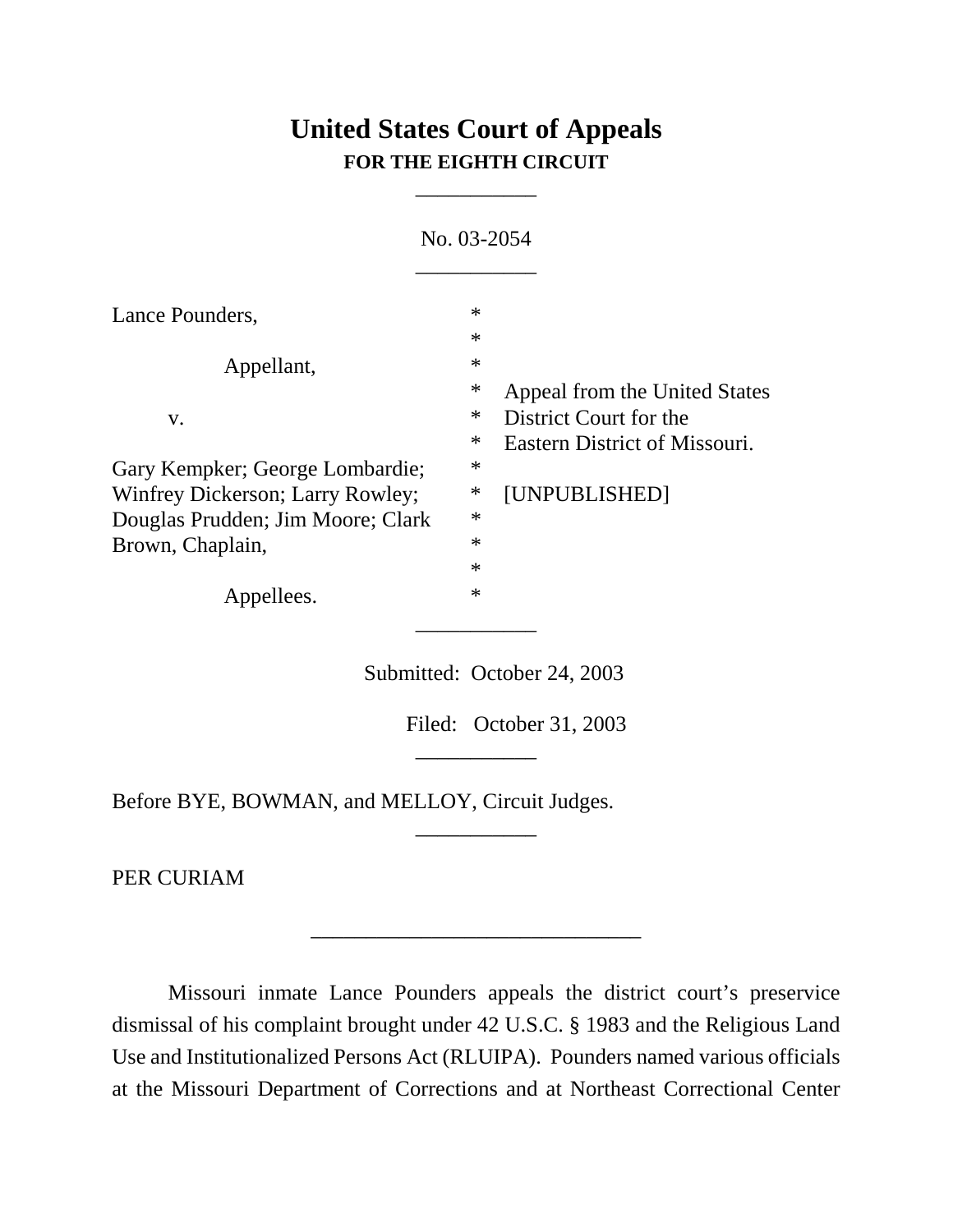(NECC), where Pounders is incarcerated. Claiming First Amendment and RLUIPA violations, Pounders alleged that he sincerely adheres to the Native American "Pipe Religion," and that defendants had substantially burdened his religious practice by not permitting him to use a sweat or purification lodge.<sup>1</sup> Pounders sought only injunctive relief.

The district court dismissed Pounders's complaint under 28 U.S.C. § 1915(e)(2)(B), relying on Hamilton v. Schriro, 74 F.3d 1545, 1547 (8th Cir.), cert. denied, 519 U.S. 874 (1996), in which we found that prison officials' decision to deny a Missouri inmate access to a sweat lodge at Potosi Correctional Center did not violate the inmate's right, under the First Amendment or under the Religious Freedom Restoration Act (RFRA), to practice his Native American religion. Pounders unsuccessfully moved for reconsideration under Federal Rule Civil Procedure 59(e).

Section 1915(e)(2)(B) requires dismissal if the court determines a complaint is frivolous or fails to state a claim, and we review such a dismissal de novo. See Moore v. Sims, 200 F.3d 1170, 1171 (8th Cir. 2000) (per curiam). The RLUIPA prohibits prison officials from imposing a substantial burden on the exercise of religion unless they can show that the burden serves a compelling interest and is the least restrictive means of advancing that interest. See 42 U.S.C. § 2000cc-1(a).

As the district court recognized, the sweat-lodge claim in Hamilton was brought under both section 1983 and RFRA, see Hamilton, 74 F.3d at 1547, and although RFRA has since been held unconstitutional, see City of Boerne v. Flores, 521 U.S. 507, 536 (1997), it contained the compelling-interest, least-restrictive

<sup>&</sup>lt;sup>1</sup>Pounders also raised claims about restrictions on eagle feathers, pipes, dance bells, and celebrating Native American "holy days"; the denial of a spiritual advisor; and the preferential treatment of Christian inmates. He does not challenge the dismissal of these claims on appeal. See Eddings v. City of Hot Springs, Ark., 323 F.3d 596, 599 n.2 (8th Cir. 2003).